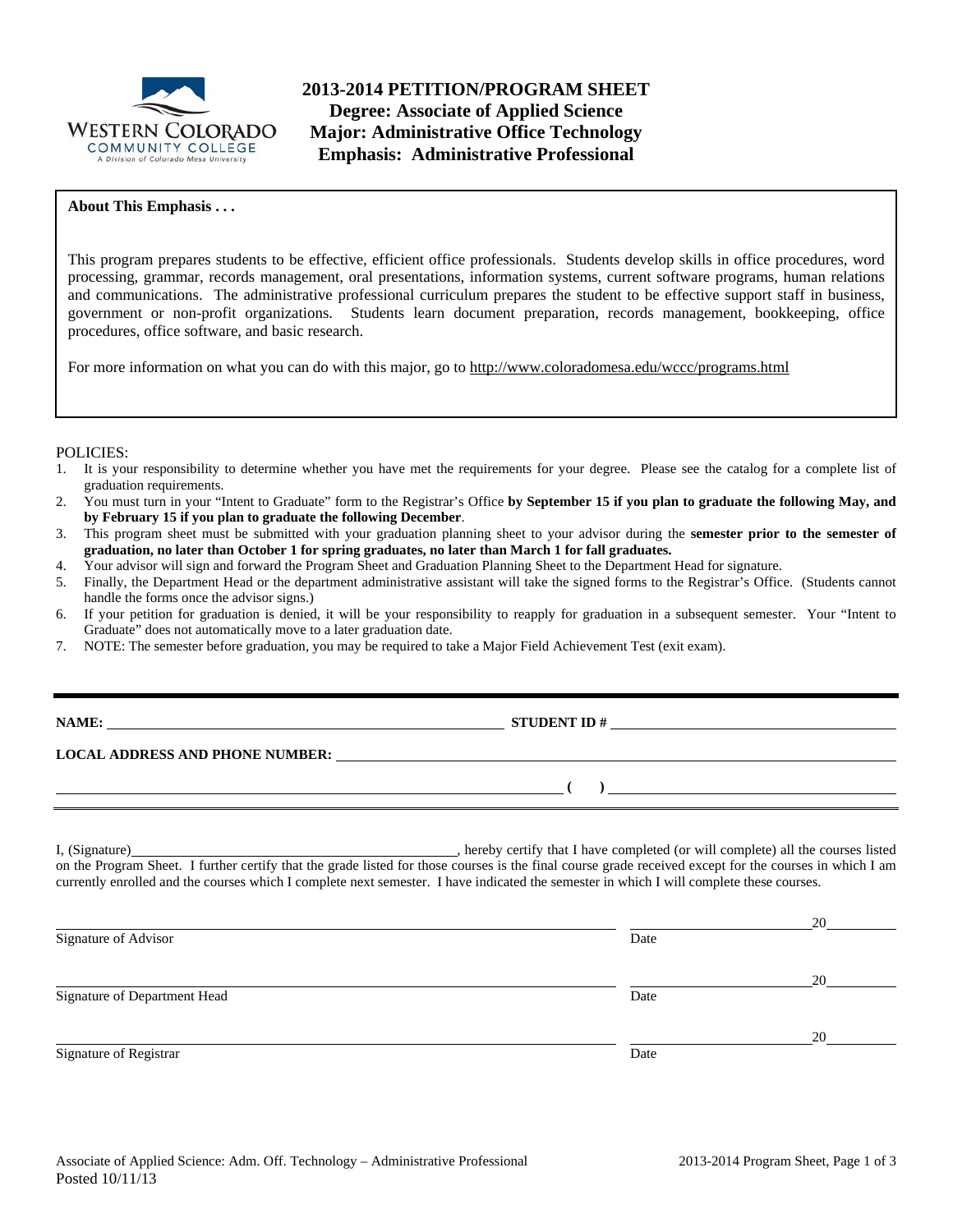### **Students should work closely with a faculty advisor when selecting and scheduling courses prior to registration.**

Degree Requirements:

- 64 semester hours total (A minimum of 16 taken at CMU in no fewer than two semesters)
- 2.00 cumulative GPA or higher in all CMU coursework and a "C" or better must be achieved in achieved in coursework toward major content area.
- Pre-collegiate courses (usually numbered below 100) cannot be used for graduation.
- A student must follow the CMU graduation requirements either from 1) the program sheet for the major in effect at the time the student officially declares a major; or 2) a program sheet for the major approved for a year subsequent to the year during which the student officially declares the major and is approved for the student by the department head. Because a program may have requirements specific to the degree, the student should check with the faculty advisor for additional criteria. It is the student's responsibility to be aware of, and follow, all requirements for the degree being pursued. Any exceptions or substitutions must be approved by the student's faculty advisor and Department Head.
- When filling out the program sheet a course can be used only once.
- See the "Undergraduate Graduation Requirements" in the catalog for additional graduation information.

**GENERAL EDUCATION REQUIREMENTS** (Minimum 15 semester hours) See the current catalog for a list of courses that fulfill the requirements below. If a course is on the general education list of options and a requirement for your major, you must use it to fulfill the major requirement and make a different selection within the general education requirement.

| Course No Title |                                           |   | Sem.hrs Grade Term/Trns |
|-----------------|-------------------------------------------|---|-------------------------|
|                 | <b>Communication</b> (6 semester hours)   |   |                         |
|                 | <b>ENGL 111 English Composition</b>       | 3 |                         |
|                 | <b>ENGL 112 English Composition</b>       | 3 |                         |
| $-OR-$          |                                           |   |                         |
|                 | ENGL 111 English Composition and          |   |                         |
|                 | SPCH 101 Interpersonal Communication or 3 |   |                         |
|                 | SPCH 102 Speechmaking                     | 3 |                         |
|                 |                                           |   |                         |

**Mathematics: MATH 107 or higher** (Minimum 3 semester hours)

\_\_\_\_\_\_ \_\_\_\_ \_\_\_\_\_\_\_\_\_\_\_\_\_\_\_\_\_\_\_\_\_\_\_\_ 3 \_\_\_\_\_ \_\_\_\_\_\_

Course No Title Sem.hrs Grade Term/Trns

**Social Sciences, Natural Science, Fine Arts or Humanities or Selected Applied Studies Courses\*** (6 semester hours)

| OTHER LOWER DIVISION REOUIREMENTS |  |  |
|-----------------------------------|--|--|

|                 | <b>Wellness</b> (2 semester hours) |  |  |
|-----------------|------------------------------------|--|--|
| <b>KINE 100</b> | Health and Wellness                |  |  |
| KINA 1          |                                    |  |  |

#### **ASSOCIATE OF APPLIED SCIENCE: ADMINISTRATIVE OFFICE TECHNOLOGY – ADMINISTRATIVE PROFESSIONAL COURSE REQUIREMENTS** (47semester hours)

### **Core Classes**

| <b>Business Communications</b> | 3                 |                                                                   |  |
|--------------------------------|-------------------|-------------------------------------------------------------------|--|
| Voice Recognition and          |                   |                                                                   |  |
| <b>Business Editing</b>        | 3                 |                                                                   |  |
| Office Bookkeeping             | 3                 |                                                                   |  |
| Ten Key                        | 2                 |                                                                   |  |
| <b>Word Processing</b>         | 3                 |                                                                   |  |
| Computerized Bookkeeping       | 3                 |                                                                   |  |
| Complete PC Database           | 3                 |                                                                   |  |
| <b>Office Procedures</b>       | 3                 |                                                                   |  |
| Records Management             | 3                 |                                                                   |  |
| Multimedia and WebEditing      | 3                 |                                                                   |  |
| Service Learning               | 3                 |                                                                   |  |
| Spreadsheets                   |                   |                                                                   |  |
| Presentation, Publishing &     |                   |                                                                   |  |
|                                |                   |                                                                   |  |
|                                |                   |                                                                   |  |
|                                | 3                 |                                                                   |  |
| Adobe Illustrator I            | 3                 |                                                                   |  |
|                                | Adobe Photoshop I | Desktop Management Software 3<br>Internet and Social Networking 3 |  |

\*Please see your advisor for requirements specific to this program.